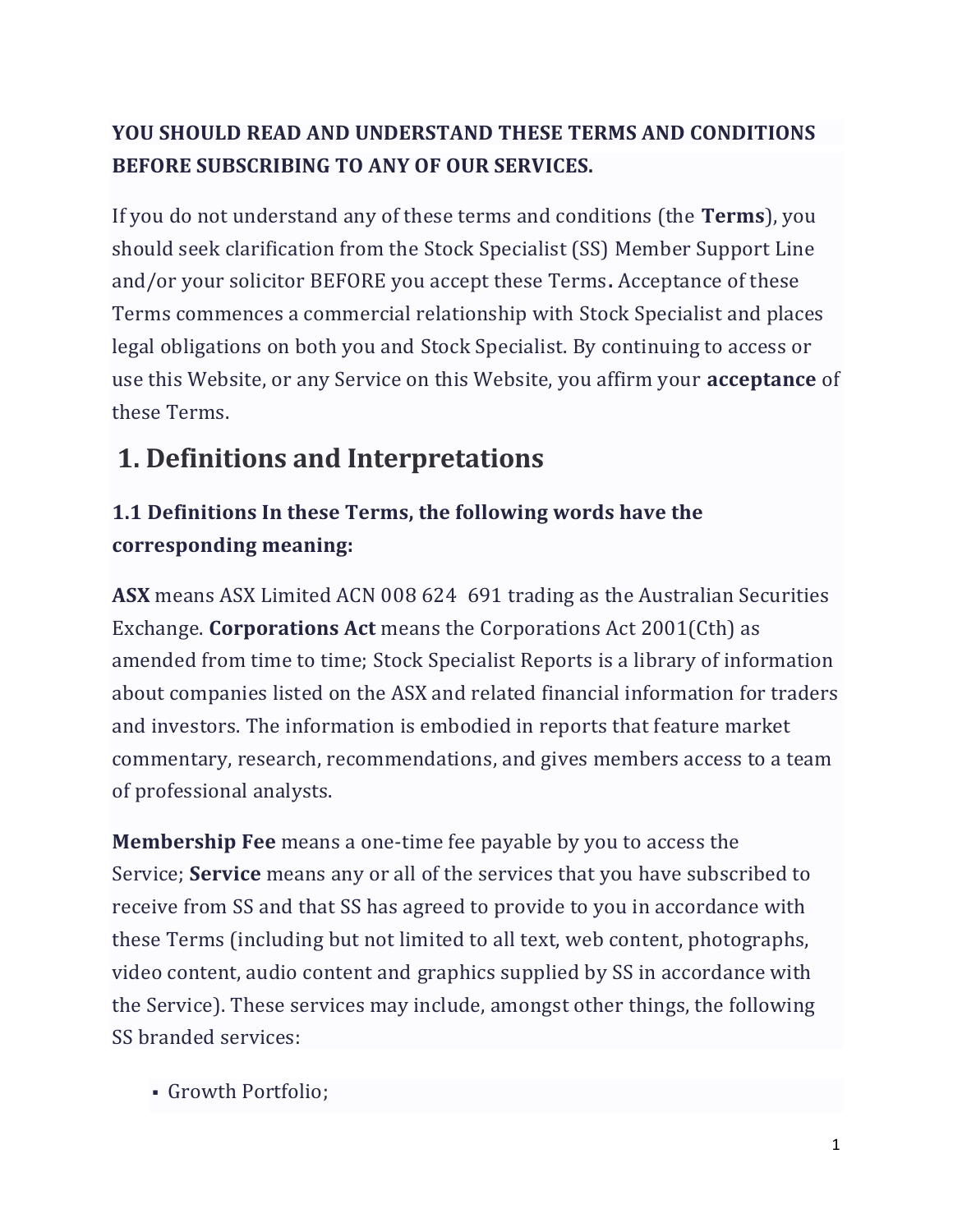- Income Portfolio;
- **ETF Portfolio**
- Daily Report
- Technical Trader Report; and
- other services provided by SS from time to time.

SS makes no guarantee of the availability of any web service and will not be held; **Suppliers** mean any third party provider or supplier of goods and services to SS in connection with the Services, from time to time; **Terms** means the terms and conditions of the agreement between SS and you as set out in this agreement; **Website** means the SS website and all SS informational web pages located at **[www.stockspecialist.com.au](http://www.stockspecialist.com.au/)**; **You** means the person or persons named in the subscription as the "Customer" or "Client" of the Service. If there is more than one Customer or Client, you means each of them separately and every two or more of them jointly. You includes your successors and assigns.

#### **1.2 Interpretations In these Terms, unless the context requires otherwise:**

- 1. the singular includes the plural and vice versa;
- 2. a reference to a thing includes a reference to a part of that thing;
- 3. a reference to a document includes the document as modified from time to time and any document replacing it;
- 4. the words "in writing" include any communication sent by letter or facsimile transmission;
- 5. money amounts are stated in Australian currency unless otherwise specified;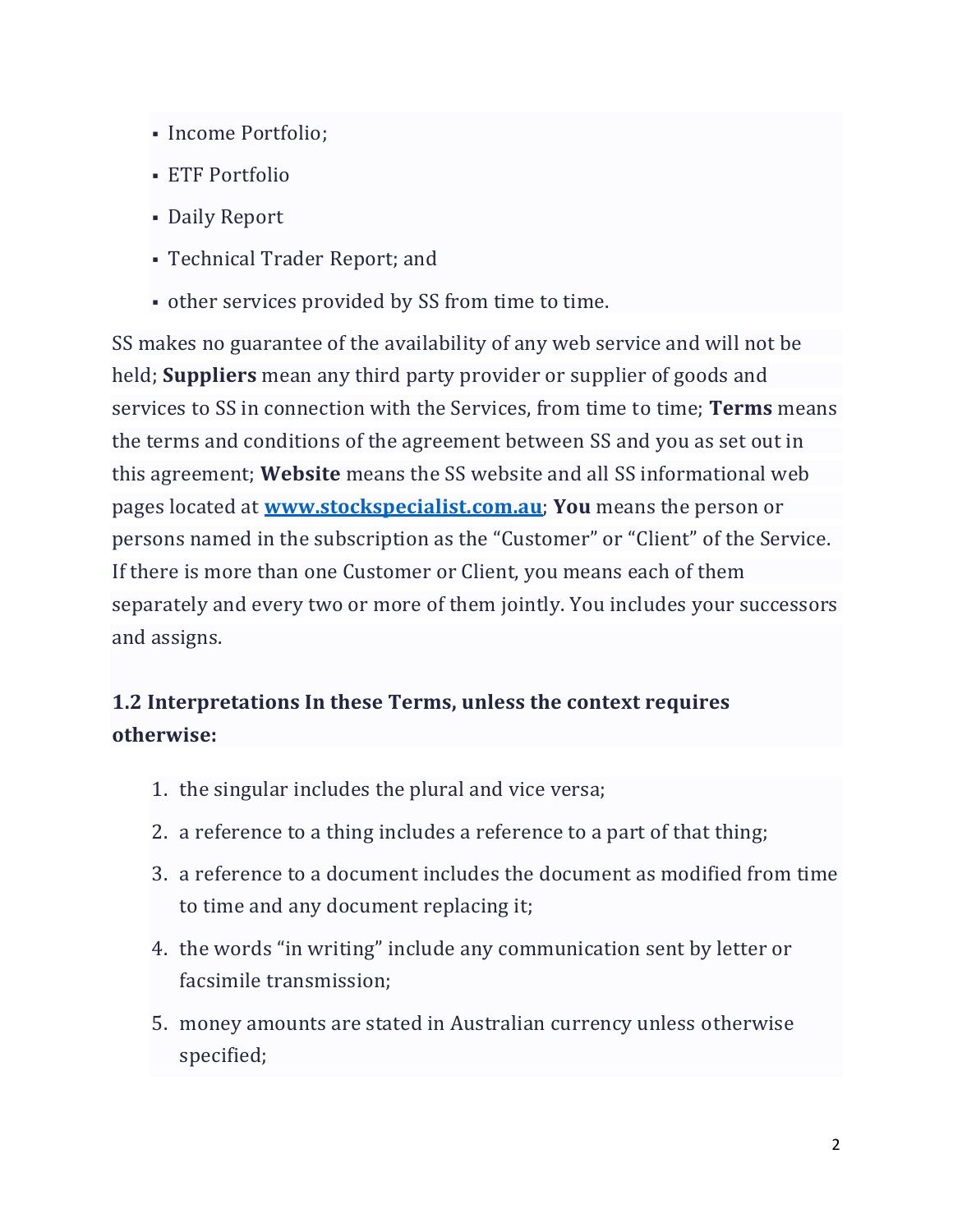6. a subscription to a Service for "12 months" or "1 year" is equivalent to 52 weeks in any given calendar year.

#### **2. User asset to terms and conditions of service**

#### **You represent that you have read these Terms in their entirety and agree:**

- 1. that by paying the Fee or accessing the Service or the Website, you agree to be bound by these Terms as varied from time to time in accordance with these Terms;
- 2. to comply with all applicable laws regarding the transmission of any data obtained by you in accordance with the Terms;
- 3. not to use the Website or the Service for any illegal purpose; and
- 4. not to interfere with or disrupt networks connected to the Website or the Service.

#### **3. Restrictions on use**

- 1. You must not use the Service for any illegal purpose or in any manner inconsistent with the Terms.
- 2. You agree to use the Service solely for your own non-commercial use and benefit, and not for resale or other transfer or disposition to, or for use by or for the benefit of, any other person or entity.
- 3. You agree not to use, transfer, distribute or dispose of any information provided by or contained in the Service in any manner that could compete with the business of SS. You acknowledge that the Service has been developed, compiled, prepared, revised, selected and arranged by SS and others (including certain other information sources) through the application of methods and standards of judgment developed and applied through the expenditure of substantial time, effort and money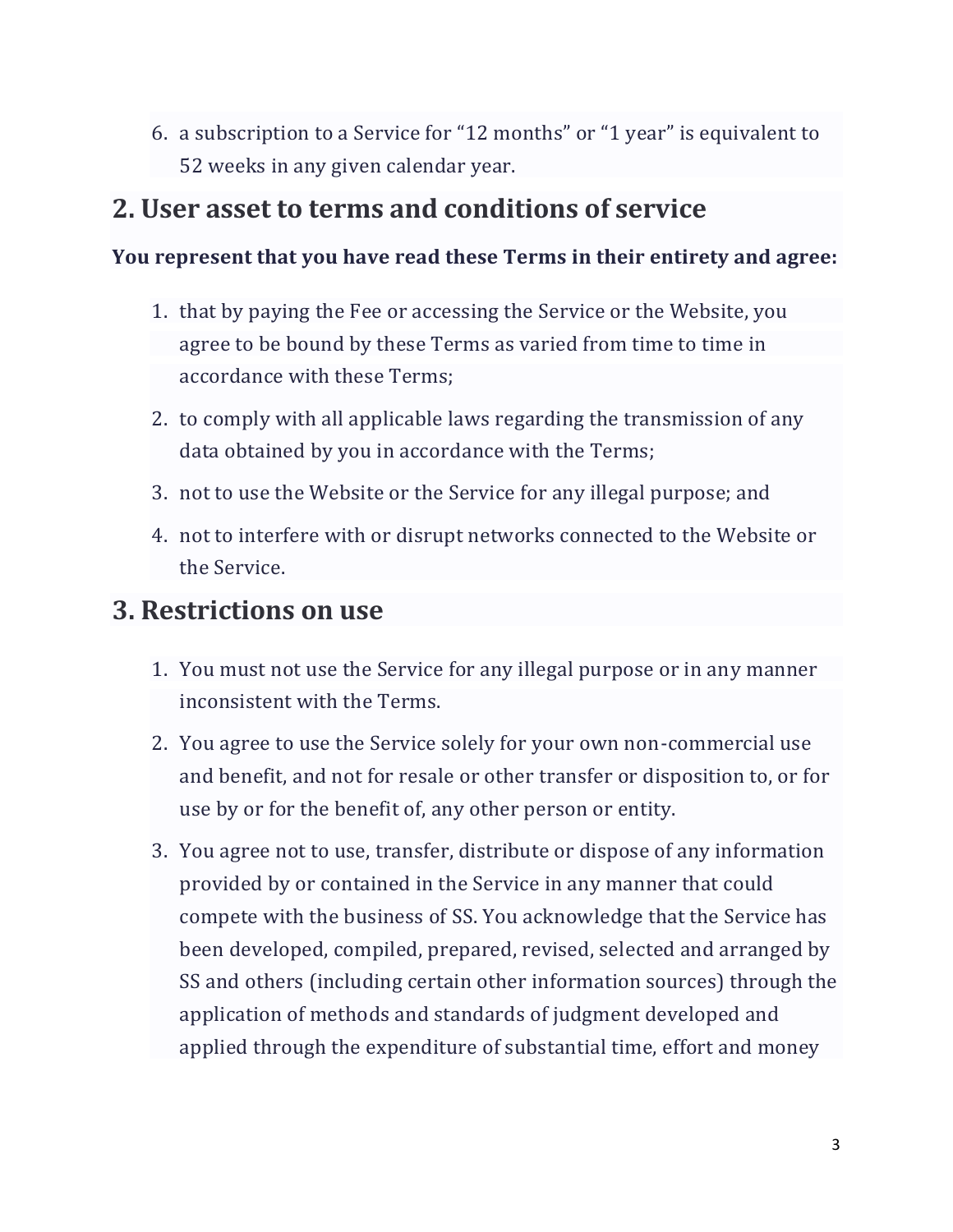and constitutes valuable intellectual property and trade secrets of SS and such others.

- 4. You agree to protect the proprietary rights of SS and all others having rights in the Service during and after the term of this agreement and to comply with all reasonable written requests made by SS or its Suppliers of content, equipment or otherwise to protect their and others' contractual, statutory and common law rights in the Service.
- 5. You agree to notify SS in writing promptly upon becoming aware of any unauthorised access or use of the Service by any party or of any claim that the Service infringes upon any copyright, trademark or other contractual, statutory or common law rights.

### **4. Licence**

- 1. You acknowledge that by entering into these Terms, you do not acquire any rights (whether proprietary or otherwise) in or to the Service and materials contained in the Service other than the limited right to use the Service and download content from our Website in accordance with the Terms.
- 2. Should you choose to download content from the Service, you must do so in accordance with the Terms. Any such download is licensed to you by SS only for your own personal, non-commercial use in accordance with the Terms and SS does not transfer any other rights to you.

#### **5. Intellectual Property**

1. You acknowledge and agree that all present and future rights in the Website and the Service, including but not limited to any text, content, photographs, video, audio and graphics in respect of the Website and the Service, whether conferred by statute, at common law or in equity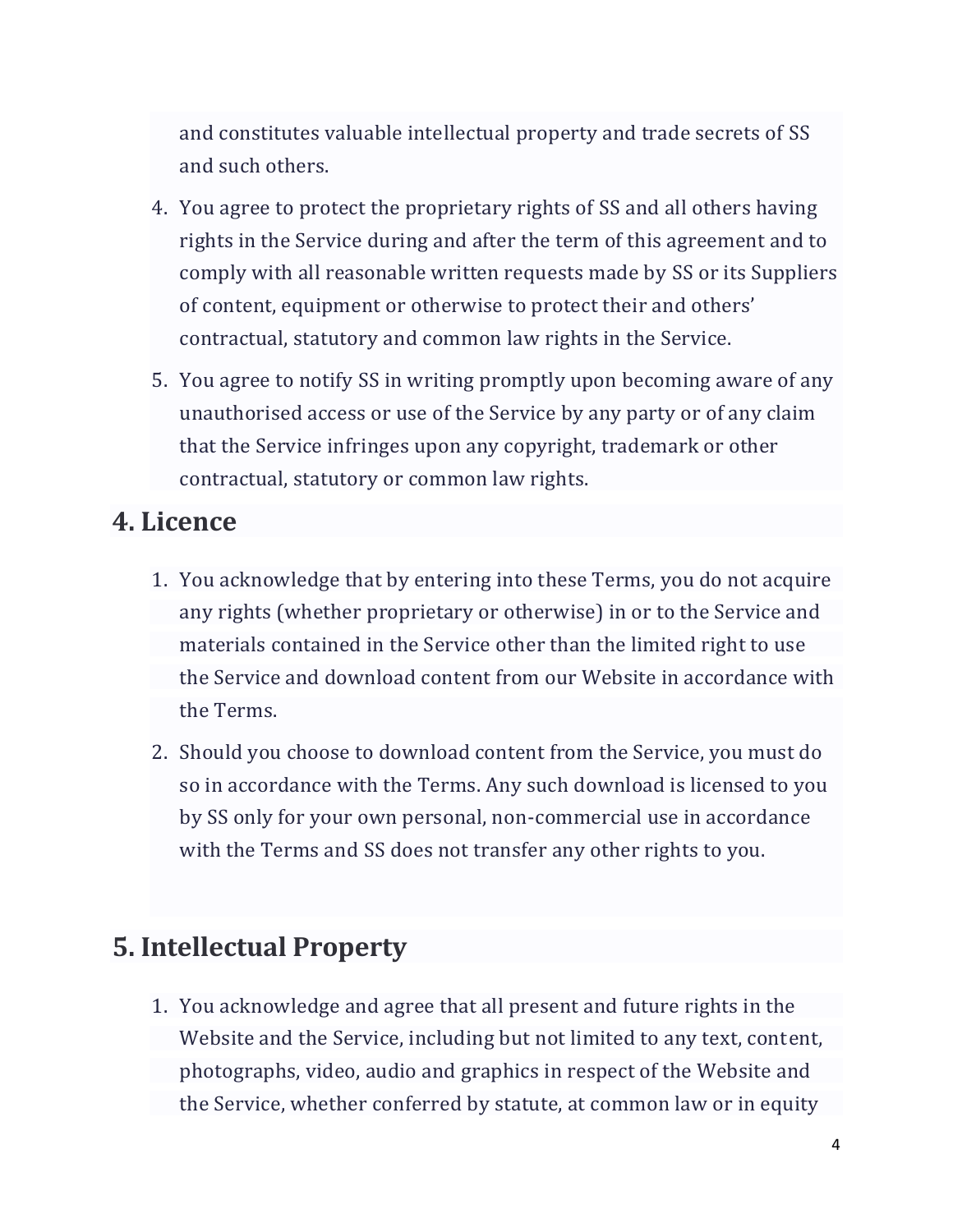and wherever existing, including trade secrets, patents, copyrights, trademarks, service marks, know-how and other proprietary rights of any type under the laws of any governmental authority, domestic or foreign, including rights in and to all applications and registrations relating to the Website and the Service (the Intellectual Property Rights) shall, as between you and SS, at all times be and remain the sole and exclusive property of SS.

- 2. You acknowledge and agree that SS Intellectual Property Rights are protected by copyrights, trademarks, service marks, international treaties and/or other intellectual and proprietary rights and laws of Australia and other countries.
- 3. All present and future rights (including the Intellectual Property Rights) in, and title to, the Website and the Service (including the right to exploit the Service and any portions of the Service over any present or future technology) are reserved to SS for its exclusive use.
- 4. Except as specifically permitted by the Terms, you may not copy or make any use of the Website or the Service or any portion of the Website or the Service.
- 5. Except as specifically permitted in accordance with these Terms, you shall not use the trademarks, trade names, service marks, trade marks, logos or titles of SS, the Website or the Service, or the names of any individual participant in, or contributor to, the Website or the Service, or any variations or derivatives thereof, for any purpose, without SS prior written approval.
- 6. The Service is also protected as a collective work or compilation under Australian copyright laws and any other applicable laws and treaties. All individual articles, columns and other elements making up the Service are also copyrighted works which belong to SS.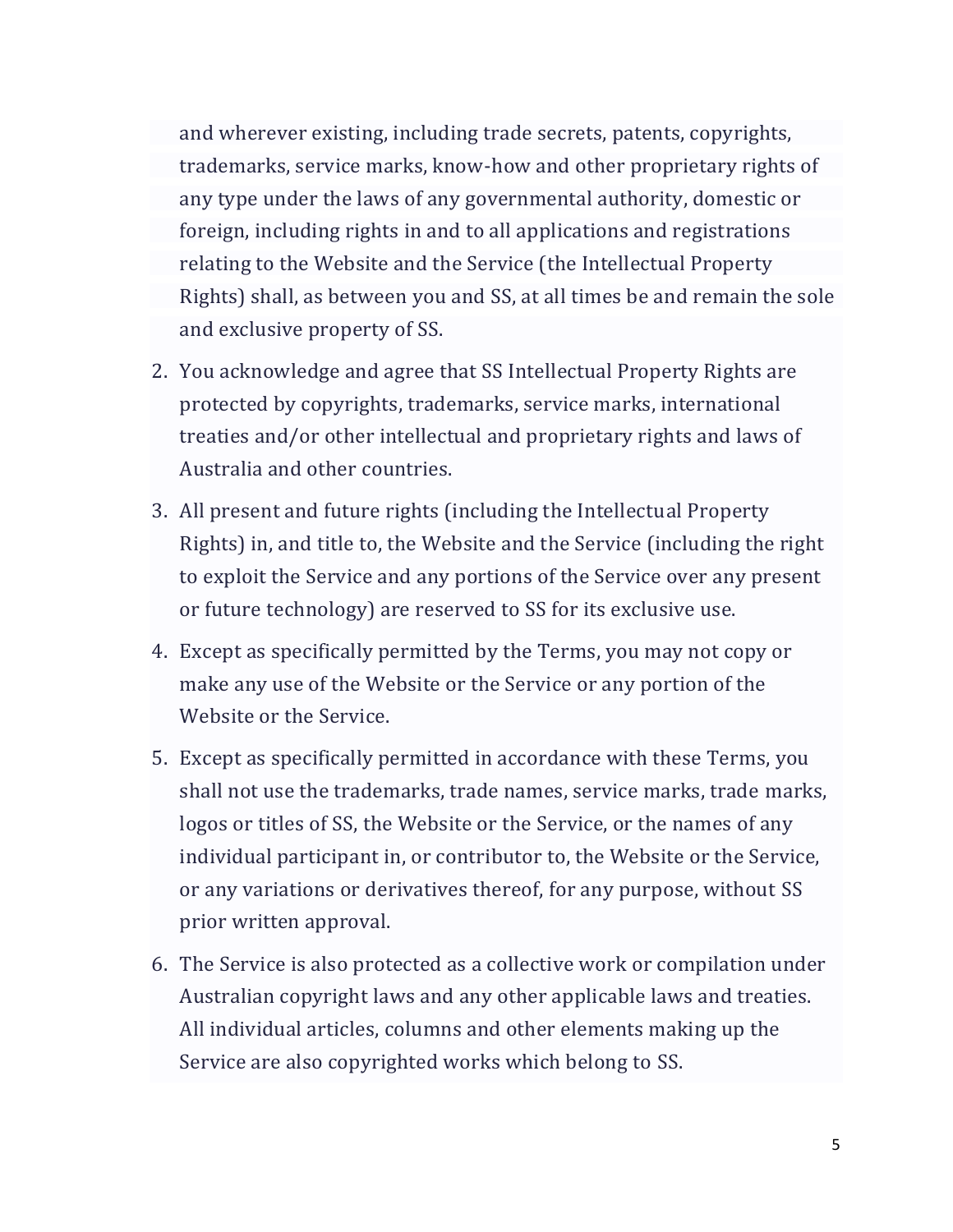7. You agree to abide by all applicable copyright and other laws, as well as any additional copyright notices or restrictions contained in the Service.

### **6. Fees and payments**

- 1. In consideration for granting you access to the Service and this Website, SS will charge you the Membership Fee at its then prevailing rate.
- 2. You must pay the Membership Fee, in its entirety, to SS before you will be eligible to receive the Service or access the Website.
- 3. The amount of the Membership Fee payable will be the amount published on the Website from time to time or as advised to you by an SS representative.

# **7. Registration and account establishment**

- 1. As part of the registration and account creation process is necessary for you to obtain access to portions of the Service that require a Membership fee or payment, you will be provided a subscriber identification (ID) and a password for your SS account.
- 2. You will provide SS with certain registration information, all of which must be accurate and updated by you.
- 3. You are solely responsible for all usage or activity on your SS account; including but not limited to use of the account by any third party authorised by you to use your ID and password. Any fraudulent, abusive, or otherwise illegal activity may be grounds for termination of your account, in SS sole discretion, and SS may refer you to appropriate law enforcement agencies.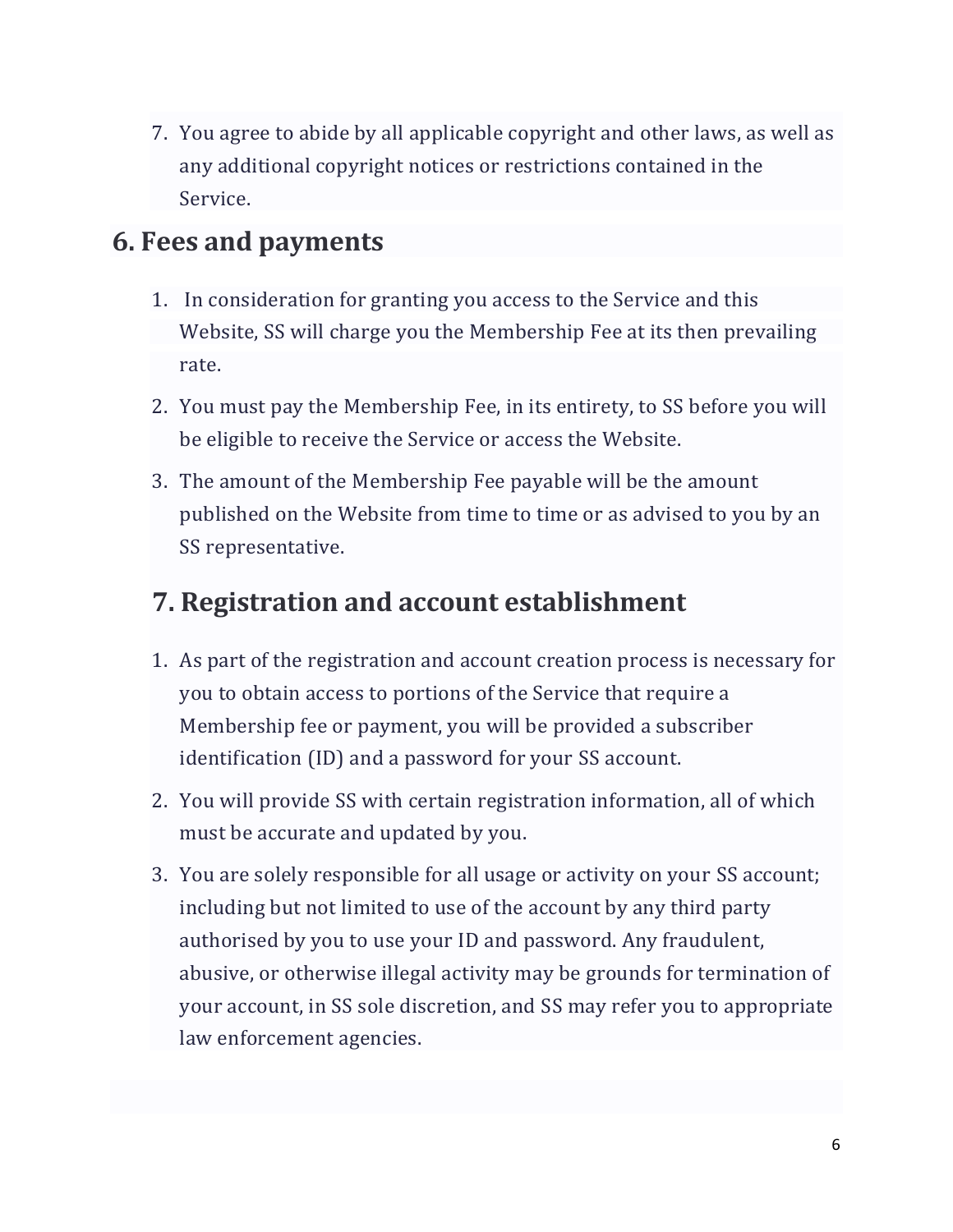# **8. Disclaimer and limitation of liability**

- 1. You agree that your use of the Service is at your sole risk and acknowledge that the Service and anything contained in the Service, including, but not limited to, content, services, goods or advertisements (the Items) are provided "as is" and that, to the maximum extent permitted by law, SS makes no warranty of any kind, express or implied, as to the Items, including, but not limited to, merchantability, non-infringement, title or fitness for a particular purpose or use.
- 2. SS does not warrant that the Service is compatible with your computer equipment or that the Service is free of errors or viruses, worms or "Trojan horses" and is not liable for any damage you may suffer as a result of such destructive features.
- 3. You agree that SS, its directors, officers, employees, Suppliers and agents shall to the maximum extent permitted by law have no responsibility or liability to you or any other person for:
	- 1. any injury, damages (including any punitive, incidental or consequential damages), claim, expenses, lost profits or losses suffered by you or any other person, whether caused by the negligence of SS, its directors, officers, employees, Suppliers or agents, or otherwise arising in connection with or as a direct or indirect result of the Service, or
	- 2. any fault, inaccuracy, omission, delay or any other failure in the Service caused by your computer equipment or arising from your use of the Service on such equipment.
- 4. SS does not:
	- 1. make any warranty, express or implied, with respect to the use of the links provided on, or to, the Website or the Service;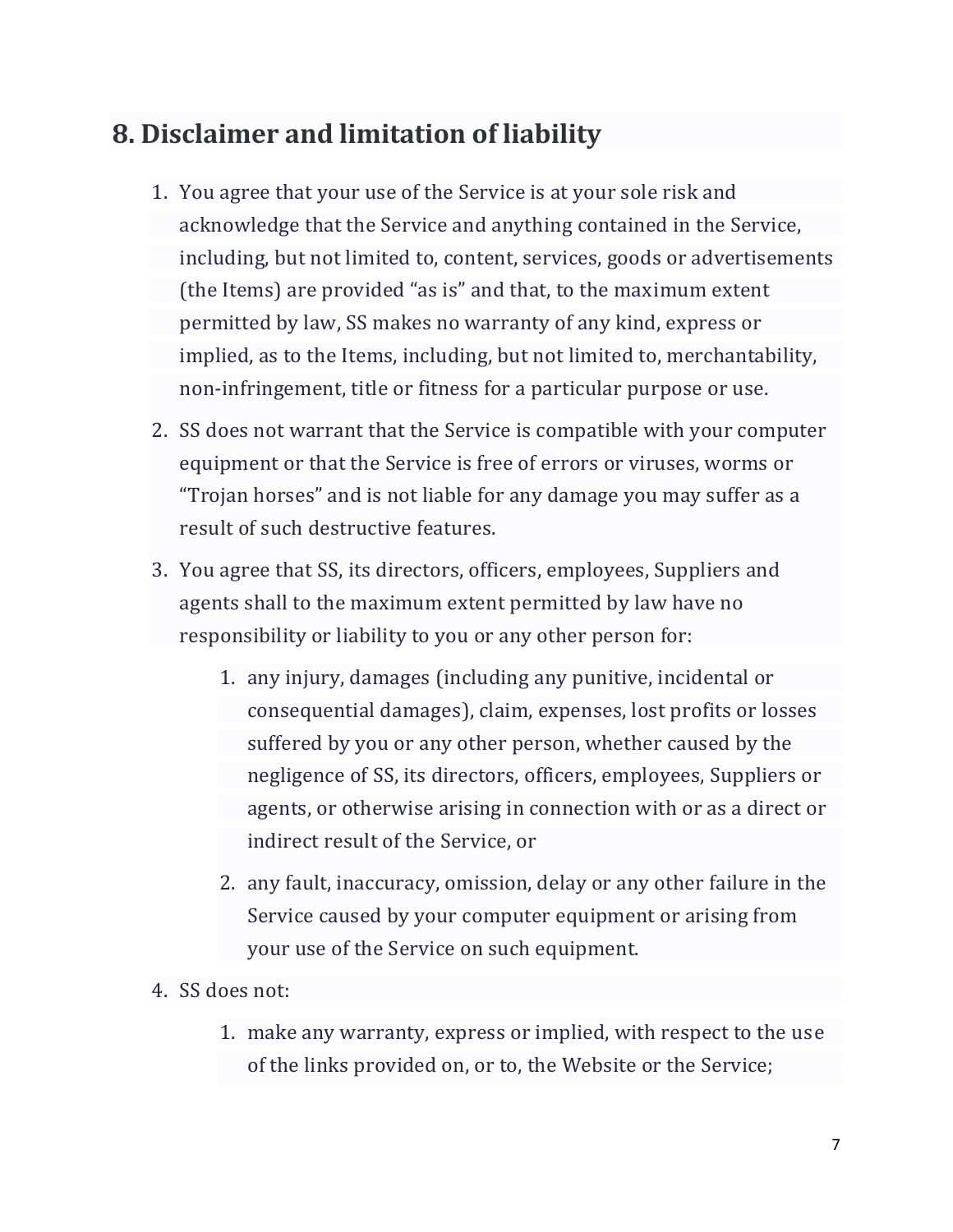- 2. guarantee the accuracy, completeness, usefulness or adequacy of any other websites, services, goods or advertisements that may be linked to, or advertised on, the Website or the Service; or
- 3. make any endorsement, express or implied, of any other websites, services, goods or advertisements that may be linked to, or advertised on, the Website or the Service.
- 5. SS is also not responsible for:
	- 1. the reliability or continued availability of the telephone lines and equipment you use to access the Service; and

You acknowledge that:

- 2. the Service is provided for information and educational purposes, and advice (if any) is general advice and not personal advice;
- 3. the Service includes public information taken from the Australian Stock Exchange and other sources;
- 4. SS does not guarantee the sequence, accuracy, completeness or timeliness of the Service;
- 5. the provision of certain parts of the Service is subject to the terms and conditions of other agreements to which SS is a party; and
- 6. past results are no indication of future performance.

### **9. Advice is limited to general advice**

1. If you receive advice from SS in relation to subscribing to the Service, you acknowledge that the advice was limited to general advice and did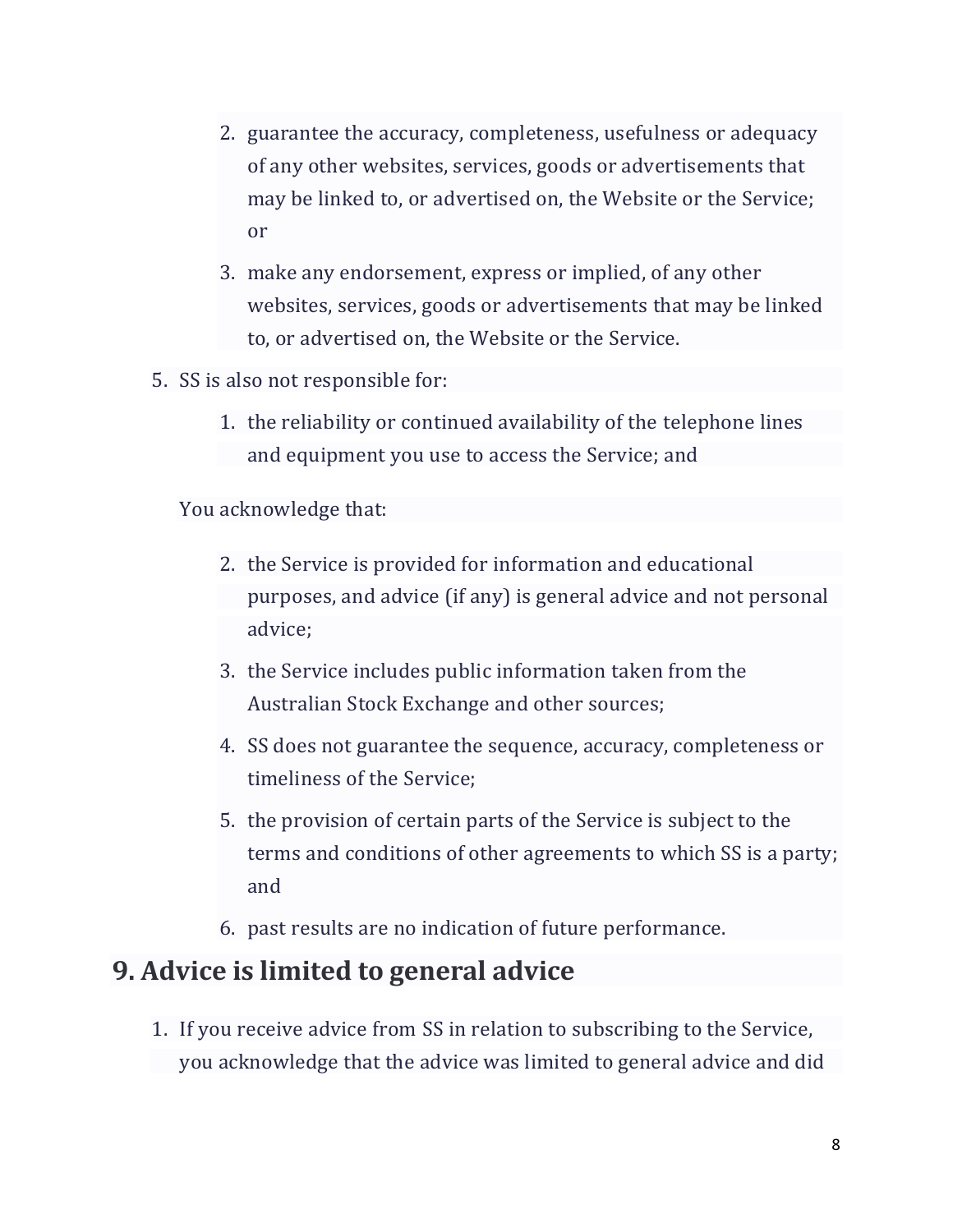not consider the appropriateness of the subscription to you personally in light of your investment objectives or financial circumstances.

# **12. Representations and Warranties**

You acknowledge, represent and warrant that:

- 1. you have the power and authority to enter into these Terms;
- 2. you are at least 18 years old;
- 3. you must not use any rights granted in accordance with these Terms for any unlawful purpose;
- 4. you must use the Service as set forth in these Terms;
- 5. markets or any other financial market can be negative.

# **16. Complaints & Service Cancellation**

- 1. If you are dissatisfied with the Service and wish to make a complaint, please submit in writing to **[admin@stockspecialist.com.au](mailto:admin@stockspecialist.com.au)** or by postal address; 132 Arthur Street, North Sydney with attention to the Administration Officer.
- 2. Members are granted a 10 day cooling off period after becoming a member and have the option of cancelling at any time during this period. A full refund will be organized and credited to the member within 14 days of requesting to cancel their membership.

# **19. Governing Law**